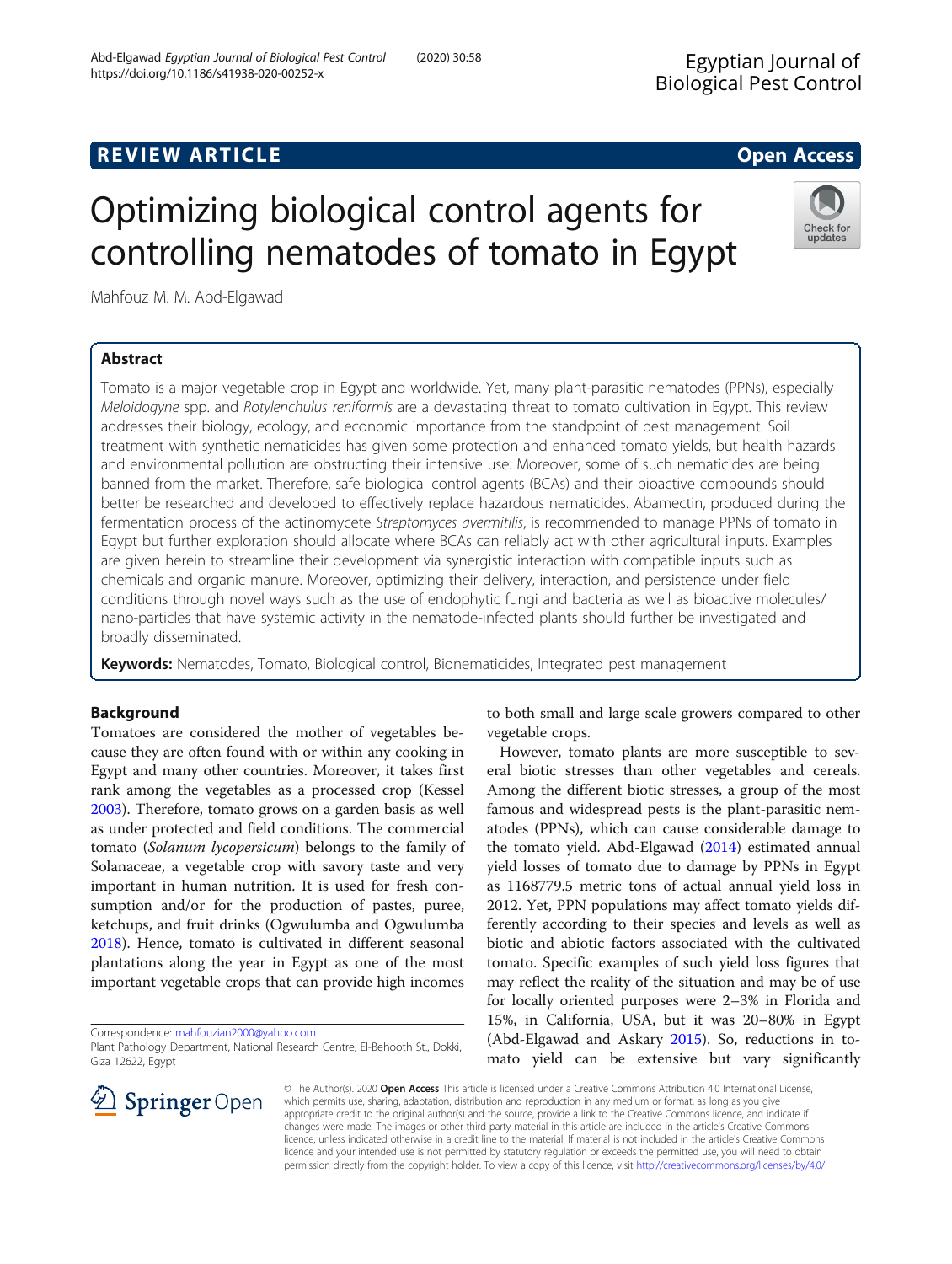according to the interaction between plant and nematode species in the presence of other relevant factors. In addition to the direct crop damage caused by PPNs, many of the nematode species have also been shown to predispose tomato plants to infection by bacterial or fungal pathogens or to transmit virus diseases, which aggravate plant health and contribute to more yield losses (Noling [2019](#page-9-0)).

Several studies reported the occurrence of plantparasitic nematodes in tomato fields (e.g., Mostafa et al. [1997](#page-9-0); Abd-Elgawad and Aboul-Eid [2001](#page-8-0)). Ibrahim ([2006](#page-9-0)) compiled the following PPN genera (with related species) from tomato fields: Helicotylenchus (H. digonicus, H. cavenessi, H. microlobus, H. pseudorobustus, H. varicaudatus), Hoplolaimus (H. indicus, H. tylenchiformis), Meloidogyne (M. incognita, M. javanica, M. arenaria, M. ethiopica, M. hapla, M. acronea), Nacobbus aberrans, Pratylenchus (P. brachyurus, P. coffeae, P. jordanensis, P. penetrans, P. pratensis, P. scribneri, P. thornei, P. vulnus, P. zeae), Rotylenchulus reniformis, Trichodorus (T. allius, T. christiei, T. minor), Tylenchorhynchus (T. claytoni, T. cylindricus, T. capitatus), and Xiphinema americanum. The life cycle of most PPNs comprises the following: the egg, four larval stages, and adult male and female. The first molt of the first larval stage occurs within the egg, which hatches to the second stage (juveniles) to find and infect plant roots or in some cases foliar tissues. Host searching or moving in soil happens within films of water around soil particles and root surfaces. Nematode feeding, usually takes place along the root surface. Generally, PPNs may be classified as migratory endoparasites (e.g., lesion nematodes, Pratylenchus spp.), semi-endoparasites (e.g., reniform nematodes, Rotylenchulus spp.), sedentary endoparasites (e.g., root-knot nematodes (RKNs), Meloidogyne spp.), and ectoparasitic nematodes (e.g., spiral and stunt nematodes, Helicotylenchus and Tylenchorhynchus spp., respectively). For most species of nematodes, as many as 50–100 eggs are produced per female, while in others such as the root-knot nematodes, up to 2000 may be produced. Under adequate ecological conditions, the eggs hatch and the emerging juveniles complete the life cycle within 4 to 8 weeks depending on temperature. Nematode development is often fast at optimal soil temperature 21.1–26.7 °C (Noling [2019](#page-9-0)).

Following are the most important and common PPN species of tomato cultivated in Egypt:

#### PPNs of tomato in Egypt

#### Root-knot nematodes (Meloidogyne spp.)

Meloidogyne spp. are obligate endoparasites of crop roots. One of the important factors that increases seriousness of this nematodes' group is its wide host range, which limits the availability of resistant/immune cultivars in crop rotations. Its broad host range includes dicotyledonous, monocotyledonous, herbaceous, and woody plants. The nematode genus comprises more than 90 species, with some species having several races. Four species (M. javanica, M. arenaria, M. incognita, and M. hapla) are universally major pests, additional seven being significant on a regional or local basis (Moens et al. [2009\)](#page-9-0).

Meloidogyne spp. represent a main constraint, especially for horizontal expansion of agricultural production in Egypt, since these species are favored by light and sandy soils where reclaimed desert lands offer optimum conditions for their development and reproduction. Therefore, Meloidogyne spp. were the most prevalent and dominant PPN genus associated with numerous host plants in Egypt (Ibrahim et al. [2010;](#page-9-0) Abd-Elgawad [2019a\)](#page-8-0), with 62.5% frequency of occurrence. Meloidogyne spp. were found in 96.26% of the surveyed fields in reclaimed lands (Bakr et al. [2011](#page-8-0)) that are conceivably cultivated with horticultural crops such as tomato. The survey represented different categories of light soils, i.e., Minufiya (El-Sadat), El-Beheira (El-Tahrir), and Sharkiya (El-Salhiya) governorates. Additionally, RKNs were more prevalent in samples collected from Beer El-Abd, Sahl El-Teina, and El-Sheikh Zowaiid with the percentage frequency of 48.1, 27.6, and 33.3%, respectively (Korayem et al. [2014](#page-9-0)). Admittedly, RKN population densities may considerably vary from one field to another based on nematode control tactics and strategies as well as cultural practices, biological, and edaphic factors.

Clearly, PPNs have often clumped or aggregated distribution in Egypt (Abd-Elgawad [1992;](#page-8-0) Abd-Elgawad and Hasabo [1995](#page-8-0), and Abd-Elgawad [2016a\)](#page-8-0) and worldwide (Duncan and Phillips [2009;](#page-9-0) Abd-Elgawad and Askary [2015](#page-8-0)), in general. Therefore, symptoms of RKN infection tend to occur in more or less definite areas, where tomato seedlings fail to develop normally. Plants displaying dwarfing or decline symptoms often happen in aggregations of non-uniform growth rather than as an overall damage of tomato plants within the whole field (Fig. [1](#page-2-0)). Unless a suitable nematode control measure is followed, a field infested with RKNs, or the like nematode pests, which has only a few such patchy areas at the transplanting time may then increase in size and number until the whole tomato cultivated area will be approximately infested. As with other PPNs, the general symptoms of nematode injury on tomato are to cause both dwarfing and decreasing in plant growth parameters, followed by/accompanied with yield loss. The magnitude of such symptoms is relevant to initial RKN population density and the rate to which population grows in reaction to the infested plants during the growing season. Tomato plants infested by the nematodes are usually more damaged by weeds than those without nematode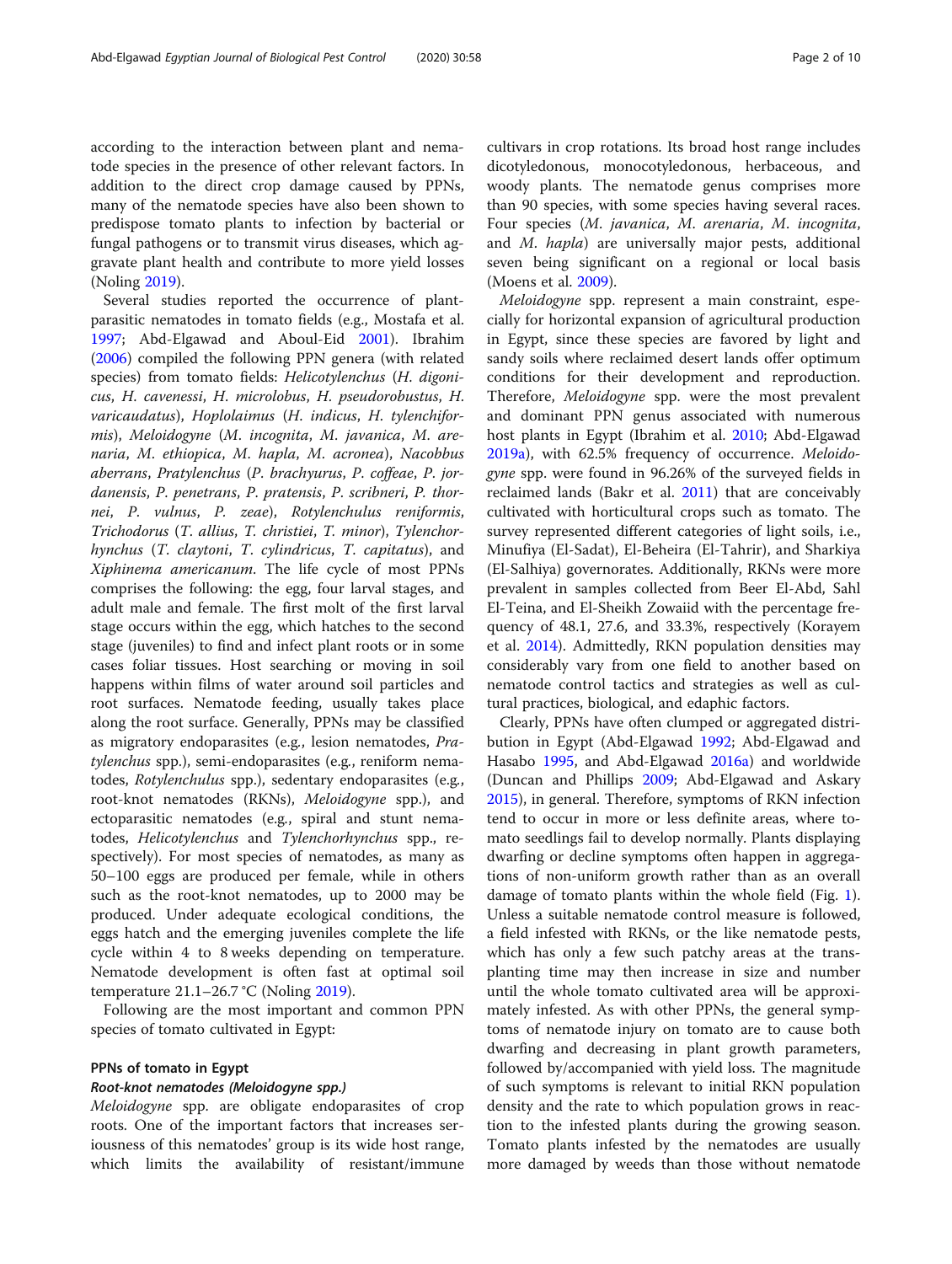<span id="page-2-0"></span>

Fig. 1 A tomato field showing patchy area due to root-knot nematode (Meloidogyne spp.) infestation

injury. This is simply because these plants are less able to compete with weeds or even any other stresses than they should be. Factually, such symptoms are mostly the result of improper water supply or mineral nutrition to the tops. Consequently, the infected plants display slow recovery to improved soil moisture conditions, premature wilting, leaf chlorosis/yellowing, and other symptoms characteristic of nutrient deficiency. Strikingly, contrary to most PPNs, feeding by RKNs induces distinguished knot-like swellings (called galls) on the roots (Fig. 2) as a result of giant cell formation induced by the nematodes within plant roots. When plants are severely infected by RKNs, the normal root system is reduced to a limited number of severely RKN-galled roots with a

completely disorganized vascular system. The RKNinfected roots are seriously hampered in their main functions of uptake and transport of water and nutrients. At season-end, the plants do not flower properly and therefore produce fruits of poor quality, and they are very easy getting drought damage. Rootlets are almost completely absent at severe infestation which may render plant death. Existence of other subterranean pests and/or pathogens may extend plant injury by damaging more roots. An enhanced production of ethylene, thought to be mostly responsible for symptom expression in tomato, has been shown to be tightly associated with RKN-root infection and gall formation (Noling [2019](#page-9-0)). Symptoms of plant damage appear based on

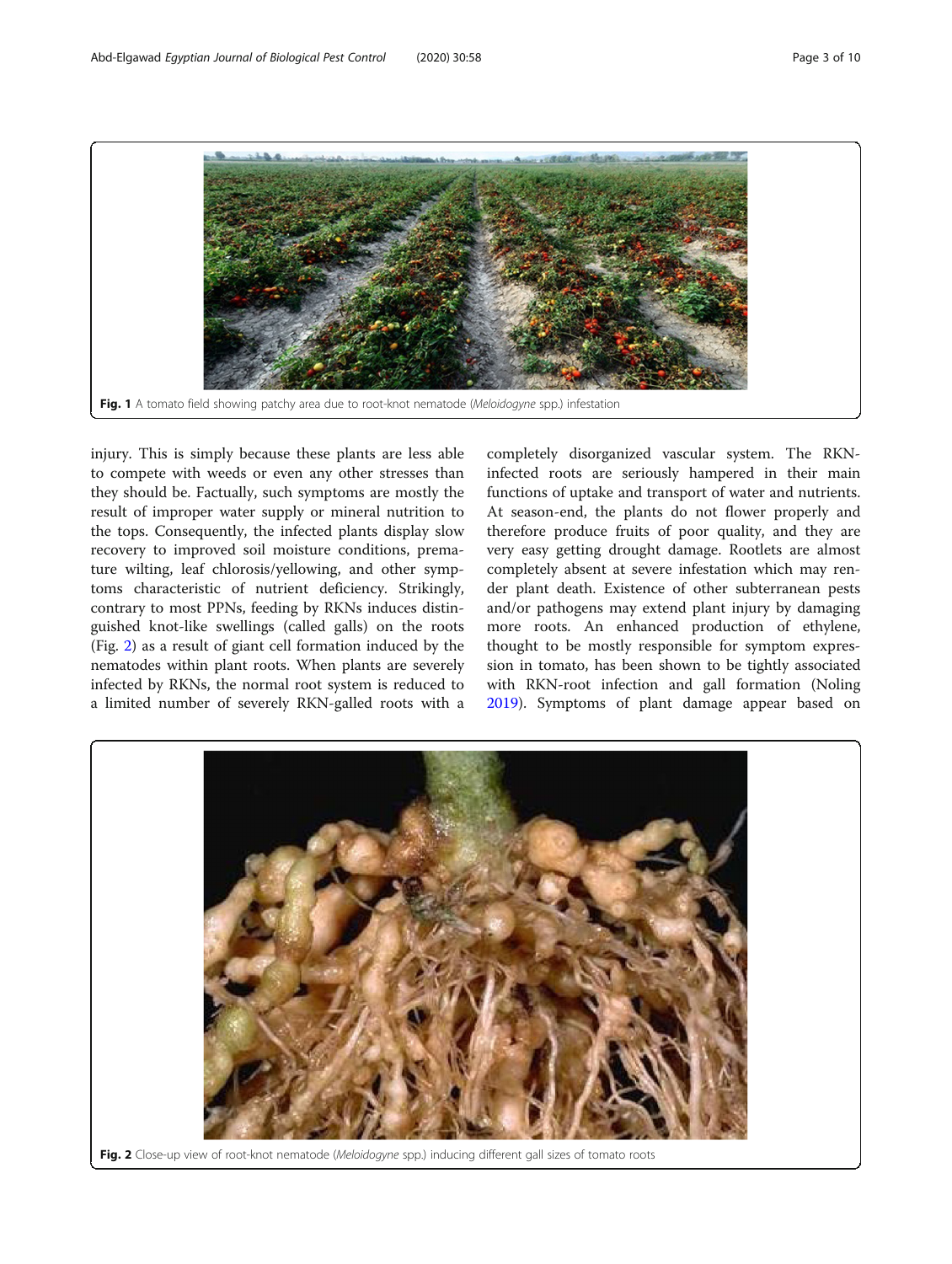nematode population level, the degree of host suitability, and predominant biological and environmental conditions. New roots are often killed by severe infestations of RKNs, which may lead to plant death, especially in early growth stage. Older transplants, unlike direct seed, may tolerate relatively high initial population densities. The size of RKN gall may range from a few globe-shaped swellings to extensive areas of elongated, tumorous swellings (Fig. [2\)](#page-2-0), which come out from multiple and frequent infections. Such galls are always used as a positive diagnostic confirmation of RKN presence and potential for crop damage.

Losses in tomato yield are usually directly related to pre-plant infestation densities in soil and/or previous crop roots. Such losses increase as infestation levels rise. Action thresholds necessitate RKN control if any individual of *Meloidogyne* spp. was found per  $100 \text{ cm}^3$  of tomato-planted soil in Egypt and elsewhere (Abd-Elgawad and Askary [2015](#page-8-0)). This pre-plant threshold may not be used on established plants. Hence, the mere existence of RKNs suggests a potentially serious problem, especially on sandy soil during warm seasons, which favor a high RKN activity and reproduction.

#### Reniform nematode (Rotylenchulus reniformis)

The genus Rotylenchulus comprises ten species, but R. reniformis is the only species of major economic importance to agriculture in Egypt and worldwide (Robinson et al. [1997](#page-9-0)). This does not exclude that it is quite possible to detect other Rotylenchulus species from Egyptian fauna in the near future. This species is obligate semiendoparasite (partially inside roots) on the roots of many plants that include fruit trees, vegetables, and field crops. A list of hosts including 314 plant species as well as no hosts for *R. reniformis* was published by Robinson et al. ([1997](#page-9-0)). Among them, tomato is an excellent host and significant reductions in tomato growth parameters and yields were attributed to this nematode (Rebois et al. [1973](#page-9-0); Nikman and Dbawan [2003,](#page-9-0) and Zhang et al. [2019\)](#page-9-0).

Usually, the immature female penetrates the root using stylet secretions (Dropkin [1980\)](#page-9-0). Like, RKNs, some R. reniformis populations can reproduce parthenogenetically (males are not required for fertilization). Its life cycle is usually shorter than 3 weeks when warm seasons expedite its reproduction. Moreover, it can survive for 2 years or more in the absence of its host in dry soil. In response to such an adverse environmental condition, R. reniformis enters a dormant state induced by drought in which the nematode becomes almost completely dehydrated and reduces its metabolic activity to an imperceptible level, a case called anhydrobiosis that enables the nematodes to live without water for extended periods of time (Radewald and Takeshita [1964;](#page-9-0) Wang [2019](#page-9-0)). Only females infect plant roots. The nematode initiates a feeding site in the pericycle and endodermal cells composing syncytial cells. A syncytial cell is a multinucleated cell formed via cell wall dissolution of several surrounding cells.

General symptoms of nematode infection are similar to those of water and nutrient deficiencies. Upon nematode infection and feeding, root development slows and secondary root growth is reduced. Consequent shoot growth suppression and reduction of tomato fruit quality occur. Additional infection by fungal and bacterial pathogens, following nematode infection can deteriorate plant health and contribute to root decay. Similar to RKN, R. reniformis has sexual dimorphism and economic threshold requires nematode control if any individual of R. reniformis is found per  $100 \text{ cm}^3$  of tomatoplanted soil (Abd-Elgawad and Askary [2015](#page-8-0)). Yet, host plants other than tomato, different R. reniformis populations, biological and edaphic factors may modify the threshold or economic injury level across the nematode's geographic distribution (Wang [2019\)](#page-9-0).

#### Other plant-parasitic nematodes

Some of the abovementioned PPNs (Ibrahim [2006](#page-9-0)) have apparently been less recognized concerning their economic importance and deserve further studies in Egypt. These comprise species related especially to nematode genera Pratylenchus, Hoplolaimus, Trichodorus, Xiphinema, Longidorus, and Tylenchorhynchus. They are frequently found in tomato fields in Egypt but in low population densities and frequency of occurrence. So, future studies on one or more of these species/genera may investigate whether they have pathogenic significance and define their exact impact on tomato plants in Egypt. On the other hand, the importance of other species/genera has been documented elsewhere. For instance, the most prevalent and economically significant nematode species are the root-knot nematode, Meloidogyne spp., and sting nematode, Belonolaimus longicaudatus in Florida, USA (Noling [2019](#page-9-0)). Consequently, action thresholds recommended applying control measures if any individual of sting, stubby-root, reniform, or root-knot nematodes was detected per  $100 \text{ cm}^3$  of tomato-planted soil in Egypt and elsewhere. These thresholds are 10, 40, and 80 nematodes per 100 cm<sup>3</sup> for awl (*Dolichodorus* spp.), lesion (*Pra*tylenchus spp.), and sheath (Hemicycliophora spp.) nematodes, respectively (Abd-Elgawad and Askary [2015\)](#page-8-0).

## General approaches for management of tomato nematodes in Egypt

Certain tomato cultivars are resistant to the most common and damaging species of root-knot nematodes (Roberts and Thomason [1986;](#page-9-0) Bhavana et al. [2019\)](#page-8-0) and R. reniformis (MacGowan [1977](#page-9-0); Balasubramanian and Ramakrishnan [1983\)](#page-8-0). Any tomato cultivars with the code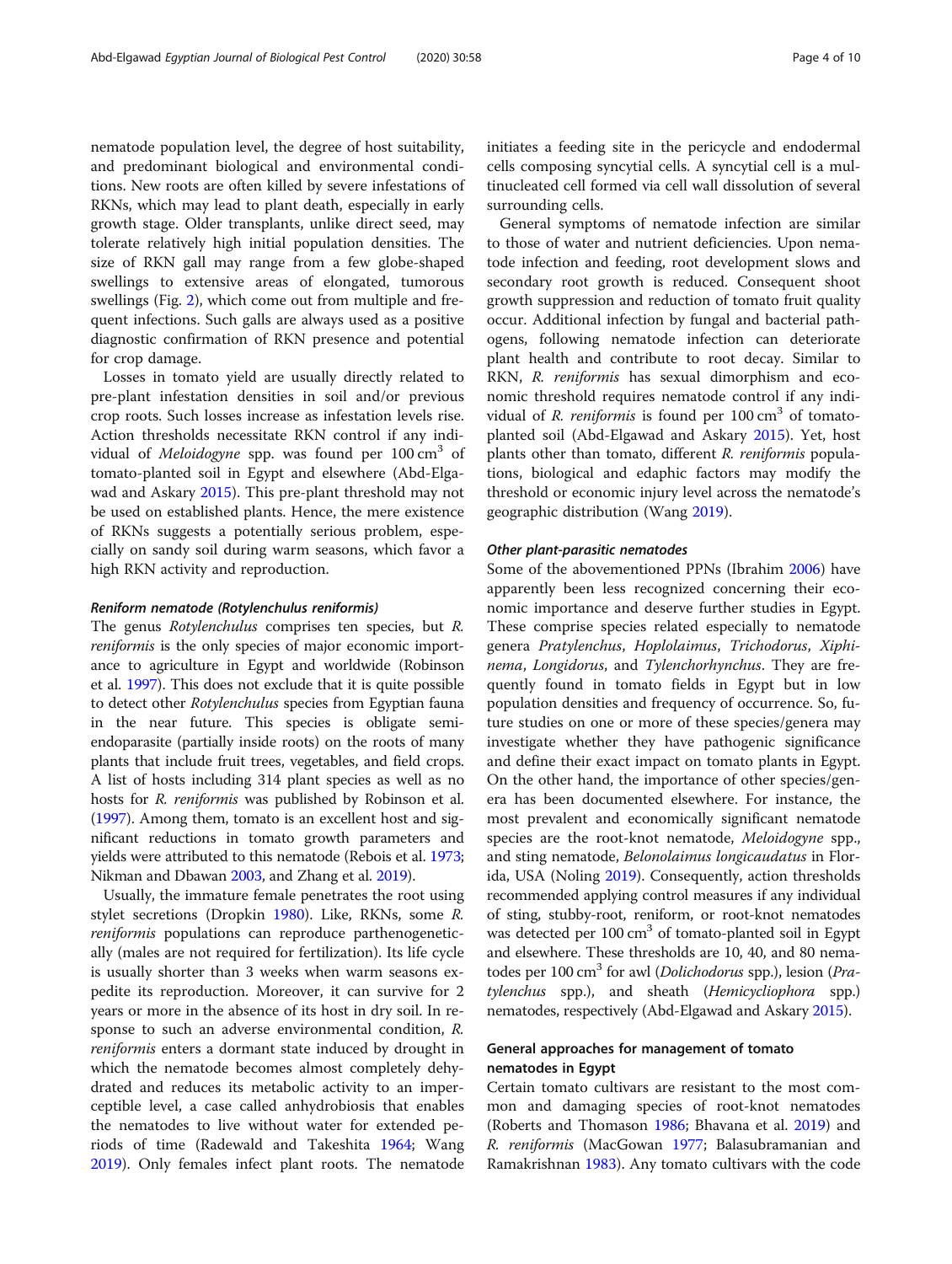<span id="page-4-0"></span>VFN (Verticillium, Fusarium, Nematodes) on the seed container are resistant to common RKN species. Hence, crop sequence with resistant/immune plant species/cultivars is recommended though further selection for fruit quality and yield to produce high yielding resistant tomato hybrids is still needed. That is simply because resistant cultivars often have low yield or quality traits, undesirable maturation times, or other specific problems (Roberts [1992\)](#page-9-0). Therefore, further studies are in progress to identify better resistance sources under controlled conditions and compare molecular markers for efficient and rapid screening of RKN resistance in tomato. In this respect, recently identified genotypes may be used further in nematode resistance breeding programs of tomato where the Mi23 marker can be utilized for swift and efficient screening of the germplasm (Bhavana et al. [2019](#page-8-0)). In susceptible cultivars, chemical control via various synthetic nematicides is one of the most common management practices in Egypt. The Egyptian Ministry of Agriculture recommended such nematicides as oxamyl (Oxanem 24% SL, Vydate 10% GR, and 24% SL), cadusafos (Rugby 10 G), ethoprophos (Nemacap 20% EC), fenamiphos (Dento 40% EC, Fenatode 10% GR), and fosthiazate (Nemathorin 10% GR) to control RKNs infecting tomato roots (Anonymous [2018\)](#page-8-0). Applying these chemicals at tomato nursery, protected cultivation and open field can give some nematode control and enhance tomato yields. However, due to risks of possible health hazards and environmental pollution by chemical nematicides, biological control tactics should be developed as a key element in integrated management programs of tomato pests and pathogens. Moreover, a few synthetic nematicides such as fenamiphos were deregistered for use, while the efficacy and profitability of the other available nematicides vary widely (Abd-Elgawad [2008](#page-8-0); Verdejo-Lucas and McKenry [2014\)](#page-9-0). On the other hand, in Egypt, there are many biological control agents, which are being produced by both governmental and private sectors and/or are in the production pipeline to be swiftly available. Conscious cultural practices should increase utilization of such local commercial products to manage PPNs (Abd-Elgawad and Askary [2020\)](#page-8-0). Fortunately, some of these products are quite available and not expensive in Egypt (Table 1). Moreover, cultural practices such as crop rotation and intercropping, particularly with non-host/resistant plants, are utilized to reduce PPN population levels, improve soil, and increase antagonistic microorganisms (Wang [2019;](#page-9-0) Abd-Elgawad [2020a](#page-8-0)).

## State of Egyptian tomato relevant to BCAs and pest management

Noling ([2019](#page-9-0)) reported that effective, commercial biological control agents that can be prosperously utilized to control PPNs on some solanaceous crops such as tomato in Florida, USA, are not available. Apparently, this is basically related to the attributes of bionematicides which have relegated them to niche products, exclusively for high-value crops. In Egypt, however, tomato is sometimes considered among high-value crops. Factually, such a crop becomes of low value when prices drop because of oversupply, a case that occurs in frequent seasons, where tomato acreage is relatively large and/or environmental and biotic factors become favorable for high tomato yield. What are the basic facts that will debunk "high value tomato crop in Egypt?" It is tomato productivity and price that pose the produce as high- or low-value crop from one season to another. Markets and costs are important as well, especially when tomato is overpriced, but these are not the focus of this professional review. Yet, a meta-analysis study of such factors may also indicate research priorities and timing of utilizing bionematicides in Egyptian sustainable cultivation of tomato. Preferably, given the fact that biocontrol agents are mostly unable to penetrate beyond niche markets, tomato pests should be controlled biologically as best we can under such Egyptian conditions.

|  |  | Table 1 Key commercially available bionematicides and chemical nematicides, their applications rates, and prices in Egypt* |  |  |  |  |  |
|--|--|----------------------------------------------------------------------------------------------------------------------------|--|--|--|--|--|
|  |  |                                                                                                                            |  |  |  |  |  |

| Active ingredient                                                                                                     | Product name       | Application rate (product/feddan <sup>-1</sup> ) <sup>+</sup> | Price per feddan<br>L.E. 2000 (\$ 134) |  |  |
|-----------------------------------------------------------------------------------------------------------------------|--------------------|---------------------------------------------------------------|----------------------------------------|--|--|
| Abamectin produced during the fermentation process of<br>Streptomyces avermitilis (soluble concentrate at 20 g/l)     | Tervigo 2% SC      | 2.5 I/Feddan                                                  |                                        |  |  |
| 10 <sup>9</sup> CFU/ml of Serratia sp., Pseudomonas sp., Azotobacter<br>sp., Bacillus circulans, and B. thuringiensis | Micronema          | 30 l/feddan (thrice)/year                                     | L.E. 600 (\$40)                        |  |  |
| 10 <sup>8</sup> units/ml Purpureocillium lilacinus                                                                    | <b>Bio-Nematon</b> | 2 l/feddan/year                                               | L.E. 500 (\$ 33)                       |  |  |
| 10 <sup>9</sup> bacterium cells of Serratia marcescens/ml water                                                       | <b>Nemaless</b>    | 10 l/feddan (thrice)/year                                     | L.E. 600 (\$40)                        |  |  |
| Cadusafos (O-ethyl S,S-bis (1-methylpropyl) phosphorodithioate)                                                       | Rugby 10 G         | 24 Kg/feddan                                                  | L.E. 6480 (\$432)                      |  |  |
| Oxamyl (methyl 2-(dimethylamino)-N-(methylcarbamoyloxy)-2<br>oxoethanimidothioate)                                    | Vydate 24% SL      | 4 l/feddan (twice)/year                                       | L.E. 2800 (\$ 187)                     |  |  |

\*There are broad host range claims by the manufacturer's product labels which have not necessarily been confirmed in independent trials

+Figures given for comparative purposes when products are uniformly applied to the soil (except oxamyl for foliar application too). For some products and other, including low value, crops, product may be incorporated into field soil, potting mix, or applied in greenhouses for which different rates apply (Wilson and Jackson [2013](#page-9-0); Hammam et al. [2016](#page-9-0))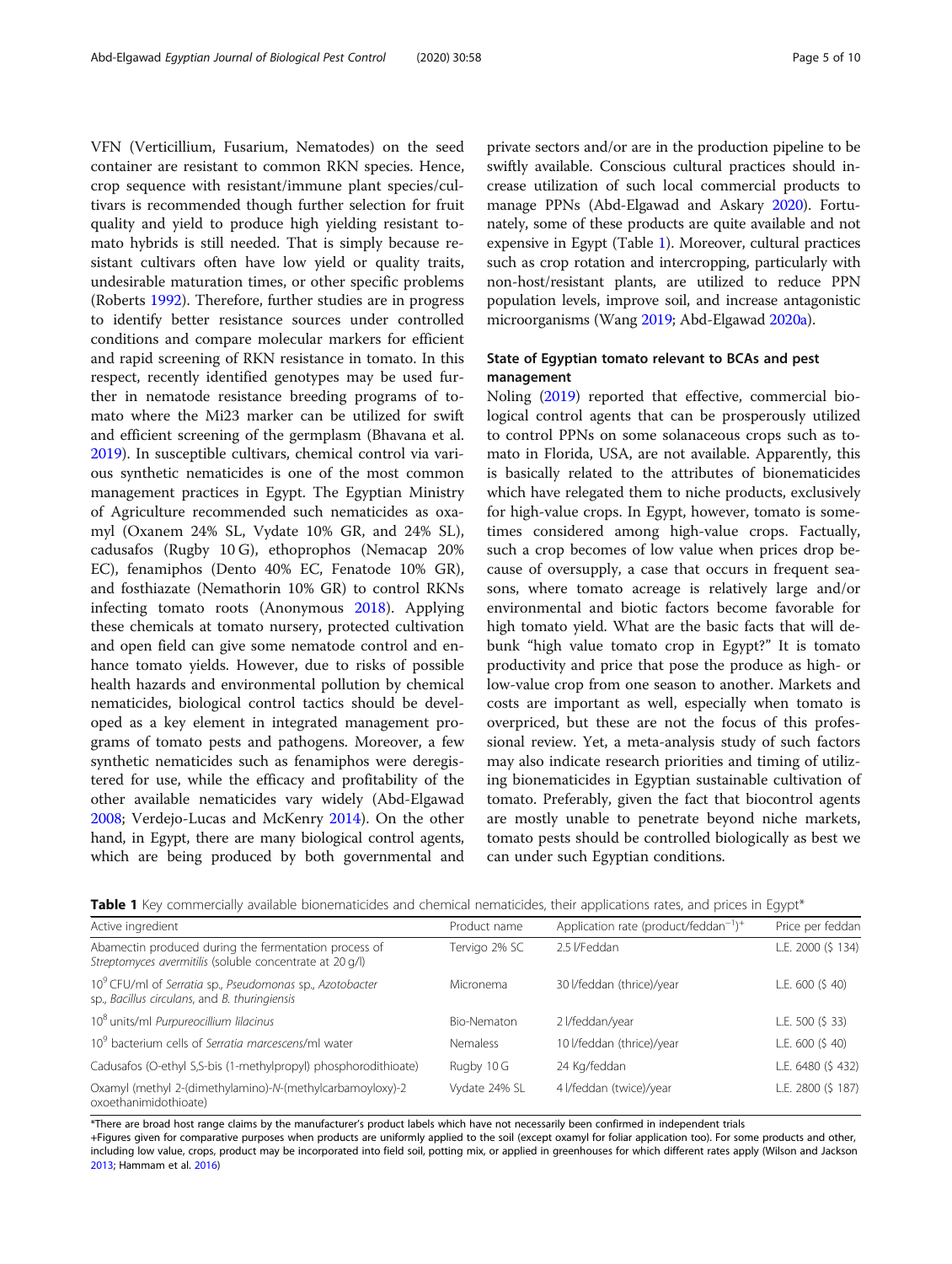Egyptian tomato used to be planted in three main seasonal plantations: summer, autumn, (Nili) and winter. Recently, in order to avoid shortage in tomato yield at definite periods of the year, additional planting seasons were introduced such as early and late summer plantations. Yet, each season has definite attributes of tomato cultivation (Mohamed [2000](#page-9-0)). For example, in late summer plantation (planted in March–May), the yield is relatively low because of high temperature during flowering and early fruit set, which causes flowers and small fruits to dramatically fall. Planting in autumn (June–August) also has reduced yield due to death of many seedlings by high temperature and the high activity and attack of whitefly Bemisia tabaci (Genn.) (Homoptera: Aleyrodidae). In this concern, crop rotation, which includes resistant tomato varieties, is an important tactic for managing RKNs, especially the three common species in Egypt, Meloidogyne incognita, M. arenaria, and M. javanica. However, the resistance has often failed as a result of the heat instability or high temperature. It has been demonstrated that threshold soil temperatures and incremental reductions in nematode resistance occur with each degree above 25.6 °C, such that at 32.8 °C tomato plants are fully susceptible to RKN infection (Noling [2019](#page-9-0)). On the contrary, low temperature may also lead to faint pollination and fertilization of the growing tomato plants with consequent low fruit set and yield in winter plantation (planted in September–November). Also, tomato is planted in both old Nile valley (clay or heavy soil) and reclaimed land (sandy or salty soil). Since RKNs thrive in light soils, it is quite possible to determine areas in which RKNs are likely to be a hazard to crop production (Taylor and Sasser [1978](#page-9-0)).

## Precautions and considerations for the biocontrol of tomato nematodes

The current literature on research and illustrations of utilizing biological control agents (BCAs) and/or their active compounds to control the abovementioned PPNs on tomato in Egypt is really impressive and promising (Mostafa et al. [1997](#page-9-0); Radwan et al. [2012](#page-9-0); Basyony and Abo-Zaid [2018](#page-8-0), and El-Ashry et al. [2018](#page-9-0)), but relatively incomplete in their economic analyses and cost-related issues of their mass production, delivery, and application (Abd-Elgawad and Askary [2018](#page-8-0) and [2020](#page-8-0)). Indeed, biological nematicides based on living microbes and/or their bioactive compounds should become an important component of environmentally friendly pest managements systems (Davies and Spiegel [2011](#page-8-0); Wilson and Jackson [2013](#page-9-0); Abd-Elgawad and Askary [2018](#page-8-0), and Abd-Elgawad [2020a](#page-8-0)). The high cost of discovering, developing, and registering new synthetic nematicides and the emergence of resistance-breaking nematode pathotypes have also contributed to increased interest with

consequently more research on safe and effective biopesticides (Glare et al. [2012;](#page-9-0) Abd-Elgawad [2020a\)](#page-8-0). In this respect, several Egyptian companies and governmental bodies have produced numerous bionematicides, which are less expensive than chemical nematicides. For example, cadusafos and oxamyl are more costly than their corresponding bionematicides (Table [1\)](#page-4-0). Yet, reliable biocontrol tactics should consider holistic grasping of soil biological and ecological factors. Understanding nematode interactions that lead to their optimum management should be investigated via the multidisciplinary efforts to examine such interactions from the molecular to the ecosystem level. Hence, soil and root sampling should be a pre-consideration. Adequate sampling time, method, and process (Duncan and Phillips [2009](#page-9-0)) are necessary to detect and diagnose nematode problems, if any, via proper collection of relevant soil and root tissues whereas rational sampling can maximize isolation and fix distribution measure of the targeted BCAs (Abd-Elgawad [2020b\)](#page-8-0). For instance, advisory sampling should be before tomato planting. It should predict the risk of nematode injury to a newly planted/transplanted tomato to allow for skillful harnessing of PPN management if so required. Nematode sampling at season-end, when PPNs are most abundant and easiest to detect, is best done before destruction of the previous crop.

Admittedly, the wide interest in BCAs as safe alternatives to synthetic chemicals has led to numerous developments in the commercialization of many bionematicides. Such developments should wisely cover all stages associated with the products of biocontrol agents starting from the surveys to explore a potential BCA and goes through its tests of efficacy under different laboratory, greenhouse, and field conditions and ending with inexpensive and reliable mass-production method, appropriate formulation, and packaging of this BCA to match the targeted nematode pest.

Although bionematicides are likely to become an increasing component in pest management systems, they are slower acting, less effective, and more inconsistent than control normally achieved with chemicals. In contrast, changes in political and social attitudes towards safer, more environmentally friendly compatible PPN control alternatives have increased opportunities for bionematicides, but this alone is insufficient to drive major changes in adopting their commercial application. In this respect, reliable, low risk, and environmentally sustainable phytonematode management solutions are critical to meeting producer, consumer, and regulatory needs. Mainly, relatively low efficacy and high costs have prevented numerous consumers from adopting and applying biopesticides. Recently, Abd-Elgawad and Askary ([2020\)](#page-8-0) reported the headlines currently considered affecting transmission success of these BCAs so that their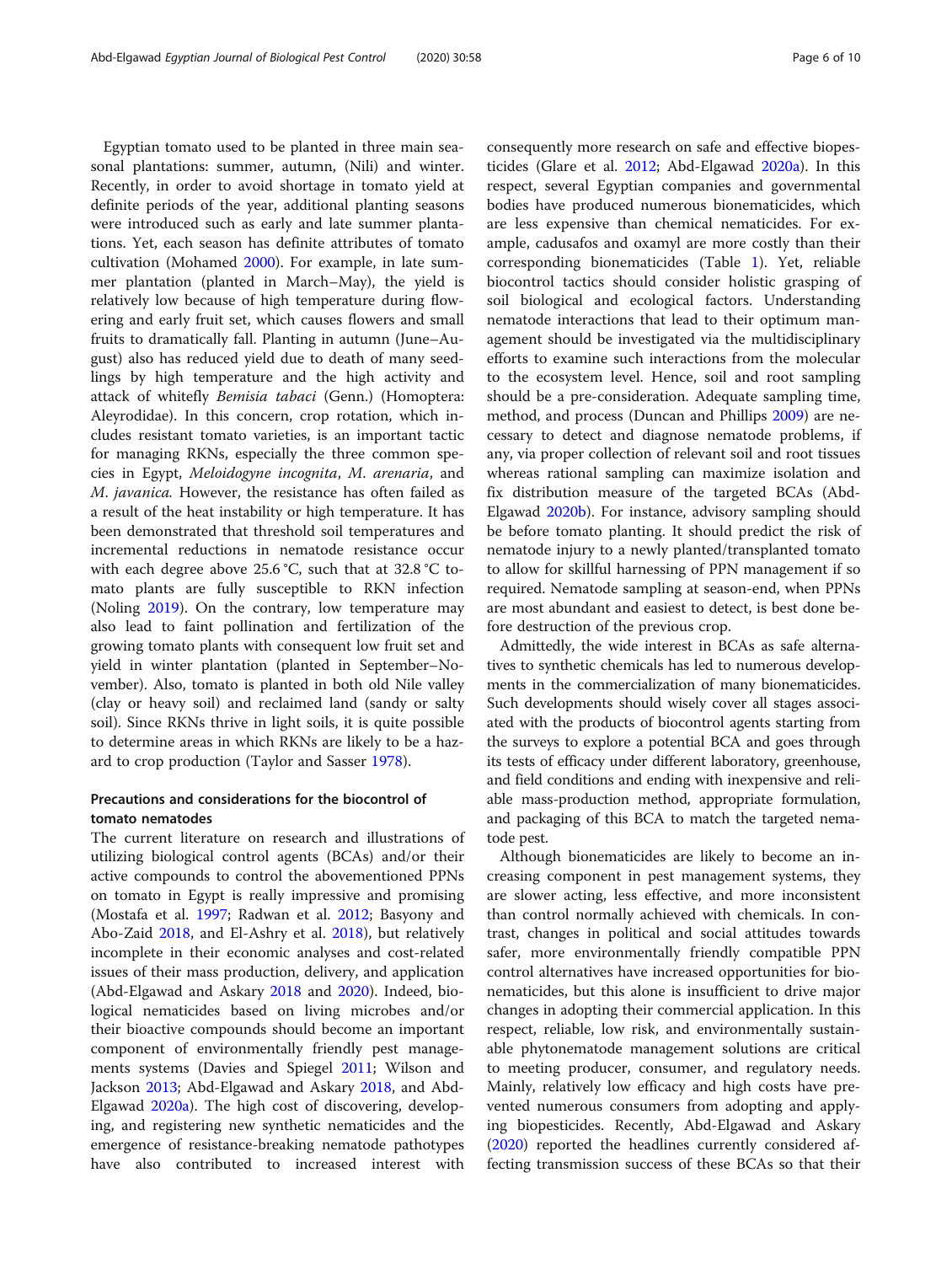utilization must be a way forward in crop protection/ pest management. Such topics comprised optimized sampling, comprehending BCAs interactions with soil ecology and biota, cost-effective utilization of BCAs, genetic manipulation for enhanced PPN control, grower acceptance, and farmer awareness-raising of BCA merits and techniques of application.

## Recommended biological control of tomato nematodes in Egypt

The only bionematicide that is produced by a living organism and recommended by the Egyptian Ministry of Agriculture is abamectin (Tervigo 2% SC). It is marketed by Syngenta Company. Abamectin is created during the fermentation process of the actinomycete Streptomyces avermitilis (Wilson and Jackson [2013](#page-9-0)). The active ingredient is abamectin (20 g/l). Its unique chelated formulation secures effective protection of the active ingredient for direct contact with PPNs and best soil penetration. The iron chelate can supply a micronutrient iron (Fe), which enhances soil fertility and health by increasing cation exchange capacity, raises chlorophyll content, and promotes root mass. The abamectin consists of 80% or more of avermectin  $B_{1a}$  and 20% or less of avermectin  $B_{1b}$ . So, abamectin is also called avermectin  $B_1$  (Fisher and Mrozik [1989\)](#page-9-0). It can block the transmission of electrical activity in invertebrate nerve and muscle cells mostly by enhancing the effects of glutamate at the invertebrate-specific glutamate-gated chloride channel with minor effects on gamma-aminobutyric acid receptors (Bloomquist [2003](#page-8-0)). Such a mechanism of action causes an influx of chloride ions into the cells, leading to hyperpolarization and subsequent paralysis of invertebrate neuromuscular systems. The product has strong activity against numerous genera of PPNs (Anonymous [2020](#page-8-0)). These included the root-knot, the dagger, the lance, the sting, the stubby-root, the lesion, the needle, the ring, the spiral, and the stunt nematodes. Its soluble concentrate (SC) formulation is a solid active ingredient dispersed in water. Such a formulation is favorable due to merits such as effectiveness, ease of use, and absence of dust when compared to formulation types such as wettable powder and emulsifiable concentrate formulations. Within the soil, abamectin acts mainly by contact activity. The recommended rate, by the Egyptian Ministry of Agriculture, of its application is 2.5 l/feddan (Anonymous [2018\)](#page-8-0).

## Suggestions for optimizing biological control of tomato nematodes in Egypt

Surely, the abovementioned attributes of bionematicides entail their development with skillful application in order to be more effective and more economical.

Therefore, the following requirements should be sought to fulfill their full potential:

#### (I) Integrated management of tomato nematodes

Although resistant tomato varieties, crop rotation, and/ or intercropping can sometimes be effectively utilized in integrated pest management (IPM) for PPN control, additional ones should be sought. Plasticulture technologies proved effective against PPNs in Egypt. The best decrease in RKN populations occurred in transparent sheet compared to the other colors (Bakr et al. [2013](#page-8-0)). Tomato growth parameters were considerably increased in different color sheets as well. Bionematicides should further be tested to act synergistically or additively with such other agricultural inputs in IPM programs (Abd-Elgawad and Askary [2018;](#page-8-0) Abd-Elgawad [2019b\)](#page-8-0). For example, shoot dry weight of tomato had better ( $P \le 0.05$ ) increase, when Pseudomonas fluorescens GRP3 was combined with organic manure for the management of Meloidogyne incognita than using either P. fluorescens or organic manure alone (Siddiqui et al. [2001\)](#page-9-0).

Hence, multiple and further techniques for various combinations of different components for effective IPM programs should be explored. These may include agrotechnical approaches, e.g., solarization and soil aeration, adding soil amendments including various green manures and composts, resistant and tolerant cultivars, crop rotation, or and/or pesticides and/or pesticides (e.g., Abd-Elgawad et al. [2016;](#page-8-0) Kepenekci et al. [2017](#page-9-0) and Abd-Elgawad and Askary [2018](#page-8-0)). Abd-Elgawad et al. [2019](#page-8-0)). For this latter, Dahlin et al. ([2019](#page-8-0)) found that the combination of a chemical pesticide (fluopyram which has reduced ecotoxicological profiles) to downregulate the M. incognita population on tomato, followed by the application of a fungal antagonist (Purpureocillium lilacinum strain 251) was more successful to control the nematode and increase yields than each treatment alone. Such integrated biological and chemical strategies should become an important component to manage Meloidogyne spp. and other plant parasitic nematodes in the future. Moreover, other combinations to control PPNs should be tested and utilized as integrated method and additional option rather than as a onetime solution. Besides the nematode controlling capacity, the profit of the additional application should be counted and precisely evaluated for the particular market. In regards to the chemicals and their residual effects as reported for fluopyram, pre-harvest losses could be overcome by alternative biological or chemical treatments to downregulate Meloidogyne spp. population on tomato to give P. lilacinum 251 or a different BCA the potential to suppress PPN populations during the entire period of tomato growth. Consolidated utilization of bionematicides and other pesticides/agricultural inputs should be practiced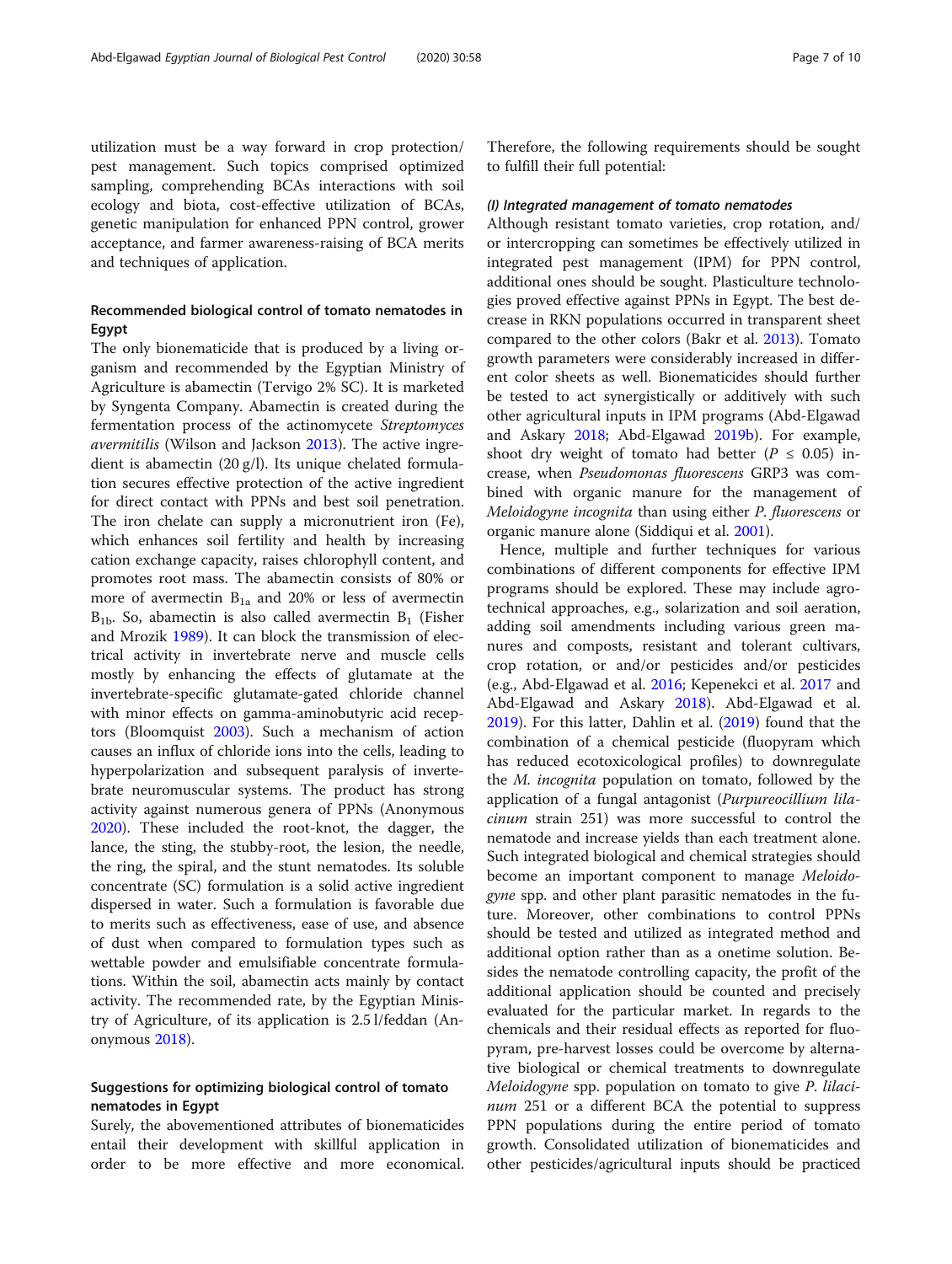on a wider basis. Hence, novel tactics should be employed not only to incorporate BCA synergistically or additively with favorable inputs but also to broadly disseminate such a consolidated option for authentic penetration of pesticide markets. Eventually, this tactful utilization of BCAs should be based on relevant sound knowledge, i.e., pathogenicity of the targeted species, their ecology, biology, and natural enemies, and perfect grasping of the related edaphic factors which may interact with each other and with the host plants (Abd-Elgawad [2016a](#page-8-0), [2016b;](#page-8-0) Barker et al. [2020\)](#page-8-0).

#### (II) Upgrade their delivery methods and field persistence

General upgrading of biological control of pests should wisely cover the areas of product activity, delivery, persistence, and application. However, most investigations address product activity, especially new isolate/BCA selection as bionematicides. For tomato nematodes, many isolates were detected with promising biological control potential in Egypt (Abd-Elgawad and Kabeil [2012](#page-8-0); Radwan et al. [2012](#page-9-0); Basyony and Abo-Zaid [2018](#page-8-0); El-Ashry et al. [2018;](#page-9-0) Abd-Elgawad and Askary [2018,](#page-8-0) and Shehata et al. [2019\)](#page-9-0). Clearly, the scopes that will supply transformational shift are in optimizing their delivery and persistence under actual/field conditions. New approaches including the use of endophytic microorganisms such as fungi (Abd-Elgawad and Kabeil [2010](#page-8-0); Schouten [2016](#page-9-0)) and bacteria (Abd-Elgawad [2016a;](#page-8-0) Tran et al. [2019\)](#page-9-0) as well as bioactive molecules/nano-particles (Jang et al. [2016;](#page-9-0) Nour El-Deen and El-Deeb [2018](#page-9-0), and El-Sherif et al. [2019](#page-9-0)) that have systemic activity in RKNinfected plants should further be investigated and broadly disseminated. Also, specific delivery techniques of certain BCAs to target tomato nematodes should be researched. In this respect, controlling RKN on tomato was more effective, when the seedling roots were dipped in the Pseudomonas fluorescens broth for 30 mi than similar dipping in 1% carbofuran as chemical nematicide (Thiyagarajan and Hari [2014\)](#page-9-0). Such a method promoted both delivery and persistence of P. fluorescens in soil to suppress the pest. Clearly, bionematicide persistence at the site of PPN occurrence in the rhizosphere is essential.

## (III) Further investigations on the chemistry of bioactive from BCAs

For example, the Photorhabdus-Heterorhabditis complex possesses virtually many attributes of an ideal biological control agent. This complex proved useful against both insect and nematode pests of tomato (e.g., Abd-Elgawad [2017a;](#page-8-0) El-Ashry et al. [2018\)](#page-9-0). However, optimizing the interaction of the mutualistic bacteria Photorhabdus spp. with other biotic and abiotic factors for wise integration with other agricultural management techniques is still needed. Abd-Elgawad ([2017b\)](#page-8-0) addressed the molecular structures and events of Photorhabdus bacteria, which will promote our knowledge of genetic bases for a wide array of toxins and secondary metabolites responsible for nematicidal capacity. Hence, using Photorhabdus concentrated metabolites or bacterial broth treatments as well as their various identified active compounds to manage tomato nematodes should be examined. In this vein, transcinnamic acid was recorded to be a major compound in P. luminescens' suppressive activity against plant pathogens. Abd-Elgawad [\(2017b](#page-8-0)) stressed the need for field testing and economic feasibility study regardless of the type of treatment (bioactive chemicals, metabolites, and/or BCA treatments) as various biotic and abiotic factors may reduce the potency and longevity of such compounds. Eventually, such studies can develop more effective Photorhabdus biopesticides with promising molecular and biotechnological engineering prospects in the management of crop pests. This will lead to better grasping of their modes of action too. Moreover, whole or partial genome sequencing will be useful tools for selection of superior isolates with a known mode of action, such as the production of antibiotics or novel variations of toxins (Glare et al. [2012](#page-9-0); Baiocchi et al. [2017](#page-8-0)).

## (IV) Further roles to optimize management of tomato nematodes

Surely, other vital roles are necessary to optimize biocontrol agents and their relevant methods in order to better improve the management of PPNs in general (Davies and Spiegel [2011](#page-8-0); Glare et al. [2012](#page-9-0), and Abd-Elgawad [2020a](#page-8-0)) including tomato nematodes in Egypt. Abd-Elgawad ([2016c](#page-8-0)) addressed several shortcomings in testing and applying BCAs against PPNs, where weak links in a nematode's life cycle that can be targeted for biocontrol by fungal or bacterial antagonists were illustrated in more details. The keys to advance biocontrol of PPN pests in Egypt will be increased academic-industry partnerships in addition to awareness-raising of more growers, cooperatives, and extensions of beneficial BCAs and relevant bioactive compounds. For this latter, a shift in mindset away from using the conventional chemical nematicides is needed.

## Conclusions

Economically, tomato is a very important crop in Egypt and elsewhere. Therefore, PPNs of tomato should be managed by safe bionematicides in IPM programs to avoid health hazards and environmental pollution. This review suggested significant approaches for optimizing biological control of tomato nematodes in Egypt. Integrated management of tomato nematodes should include additional inputs with synergistic or additive interaction with the BCAs or their bioactive compound. Enhancing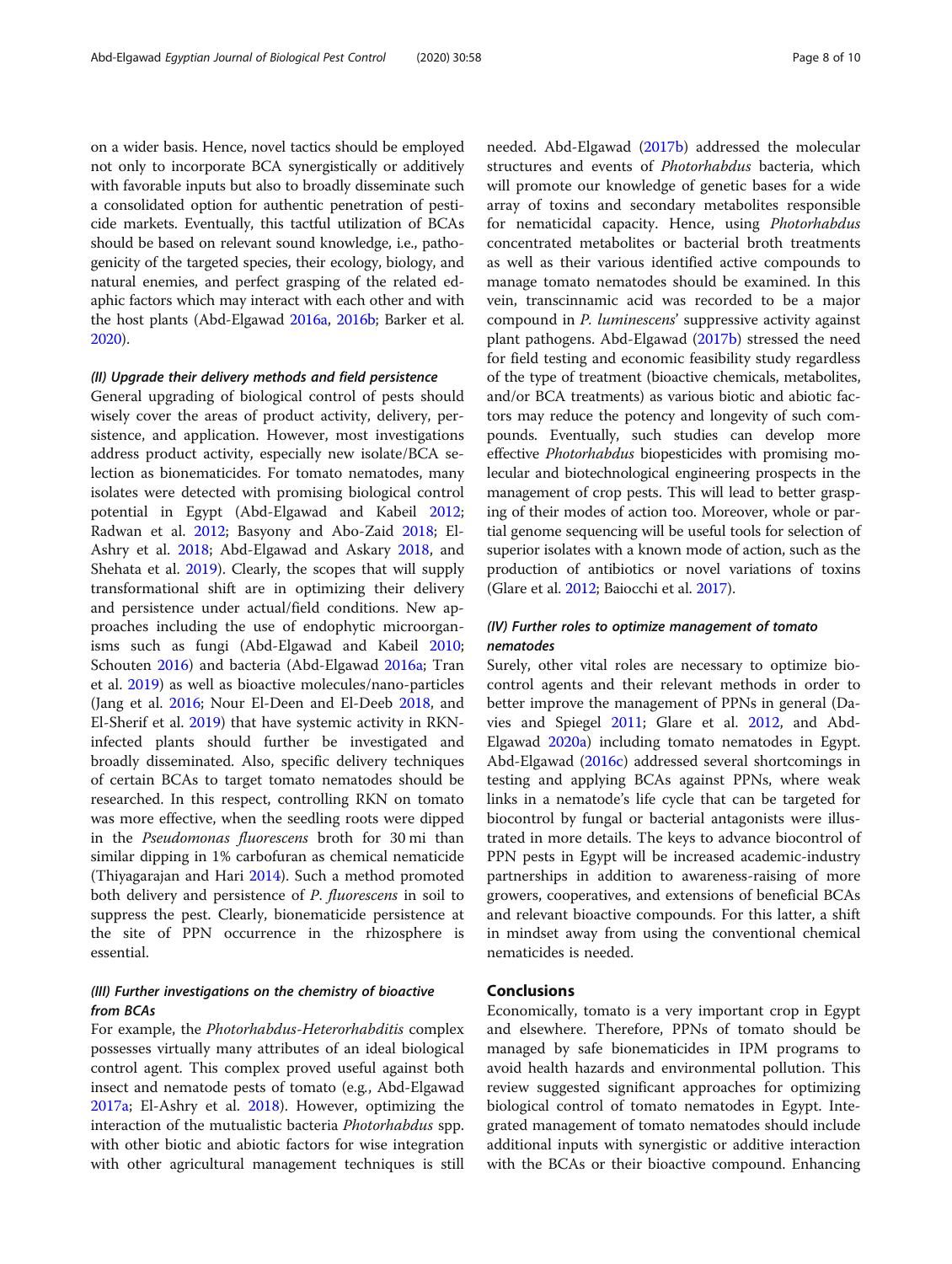<span id="page-8-0"></span>their delivery methods and field persistence should be followed, especially via recently utilized approaches. The chemistry of bioactive from BCAs should be further examined for widening in targeting specific pests. Several shortcomings in testing and applying BCAs against PPNs of tomato could be more adequately addressed.

#### Abbreviations

PPN: Plant-parasitic nematode; BCAs: Biological control agents; IPM: Integrated pest management

#### Acknowledgements

This study was supported in part by the NRC In-house project No. 12050105 entitled "Pesticide alternatives against soil-borne pathogens and pests attacking economically important solanaceous crops." The author is grateful to Dr. MMA Hammam for providing the figures. Facilities offered by The National Research Centre are appreciated.

#### Author's contributions

The author has developed and implemented this review article and written it. The author read and approved the final manuscript.

#### Funding

Financial support made by the National Research Centre, Egypt, is gratefully acknowledged.

#### Availability of data and materials

The datasets used and/or analyzed during the current study are available from the corresponding author on reasonable request.

Ethics approval and consent to participate Not applicable

#### Consent for publication

Not applicable

#### Competing interests

The author declares that he has no competing interests.

#### Received: 1 February 2020 Accepted: 16 April 2020 Published online: 13 May 2020

#### References

- Abd-Elgawad MM (1992) Spatial distribution of the phytonematode community in Egyptian citrus groves. Revue Nematol 14:367–373
- Abd-Elgawad MMM (2008) The current status of phytonematode management in Egypt with special reference to applicable nematicides. Egypt J Agron 6:33–46
- Abd-Elgawad MMM (2014) Yield losses by phytonematodes: challenges and opportunities with special reference to Egypt. Egyptian J Agronematol 13(1): 75–94
- Abd-Elgawad MMM (2016a) Biological control agents of plant-parasitic nematodes: a review. Egypt J Biol Pest Cont 26(2):423–429
- Abd-Elgawad MMM (2016b) Use of Taylor's power law parameters in nematode sampling. Int J PharmTech Res 9(12):999–1004
- Abd-Elgawad MMM (2016c) Comments on the use of biocontrol agents against plant-parasitic nematodes. Int J PharmTech Res 9(12):352–359
- Abd-Elgawad MMM (2017a) Status of entomopathogenic nematodes in integrated pest management strategies in Egypt. In: Abd-Elgawad MMM, Askary TH, Coupland J (eds) Biocontrol agents: entomopathogenic and slug parasitic nematodes. CAB International, Wallingford, pp 473–501
- Abd-Elgawad MMM (2017b) Toxic secretions of Photorhabdus and their efficacy against crop insect pests. In: Abd-Elgawad MMM, Askary TH, Coupland J (eds) Biocontrol agents: entomopathogenic and slug parasitic nematodes. CAB International, Wallingford, pp 231–260
- Abd-Elgawad MMM (2019a) Plant-parasitic nematodes of strawberry in Egypt: a review. Bull. NRC 43:7. <https://doi.org/10.1186/s42269-019-0049-2>
- Abd-Elgawad MMM (2019b) Towards optimization of entomopathogenic nematodes for more service in the biological control of insect pests. Egypt J Biol Pest Cont 29:77. <https://doi.org/10.1186/s41938-019-0181-1>
- Abd-Elgawad MMM (2020a) Plant-parasitic nematodes and their biocontrol agents: current status and future vistas. In: Ansari RA, Rizvi R, Mahmood I (eds) Management of Phytonematodes: Recent Advances and Future Challenges. Springer, Germany 17: <https://doi.org/10.1186/s41938-020-00215-2>
- Abd-Elgawad MMM (2020b) Can rational sampling maximize isolation and fix distribution measure of entomopathogenic nematodes?. Nematology 22, doi. <https://doi.org/10.1163/15685411-00003350>
- Abd-Elgawad MMM, Aboul-Eid HZ (2001) Effects of oxamyl, insect nematodes and Serratia marcescens on a polyspecific nematode community and yield of tomato. Egypt J Agronematol 5:79–89
- Abd-Elgawad MMM, Askary TH (2015) Impact of phytonematodes on agriculture economy. In: Askary TH, Martinelli PRP (eds) Biocontrol agents of phytonematodes. CAB International, Wallingford, pp 3–49
- Abd-Elgawad MMM, Askary TH (2018) Fungal and bacterial nematicides in integrated nematode management strategies. Egypt J Biol Pest Cont 28:74. <https://doi.org/10.1186/s41938-018-0080-x>
- Abd-Elgawad MMM and Askary TH (2020) Factors affecting success of biological agents used in controlling plant-parasitic nematodes. Egypt J Biol Pest Cont 30. <https://doi.org/10.1186/s41938-020-00215-2>
- Abd-Elgawad MMM, Elshahawy IE, Abd-El-Kareem F (2019) Efficacy of soil solarization on black root rot disease and speculation on its leverage on nematodes and weeds of strawberry in Egypt. Bull. NRC 43:175. [https://doi.](https://doi.org/10.1186/s42269-019-0236-1) [org/10.1186/s42269-019-0236-1](https://doi.org/10.1186/s42269-019-0236-1)
- Abd-Elgawad MMM, Hasabo SA (1995) Spatial distribution of the phytonematode community in Egyptian berseem clover fields. Fundam Appl Nematol 18: 329–334
- Abd-Elgawad MMM, Kabeil SSA (2010) Management of the root-knot nematode, Meloidogyne incognita on tomato in Egypt. J American Sci 6(8):256–262
- Abd-Elgawad MMM, Kabeil SSA (2012) Biological control of Meloidogyne incognita by Trichoderma harzianum and Serratia marcescens and their related enzymatic changes in tomato roots. Afr J Biotech 11:16247–16252
- Abd-Elgawad MMM, Koura FFH, Montasser SA, Hammam MMA (2016) Distribution and losses of Tylenchulus semipenetrans in citrus orchards on reclaimed land in Egypt. Nematology 18:1141–1150 [http://journals.](http://journals.indexcopernicus.com/Egyptian+Journal+of+Agronematology,p8230,3.html) [indexcopernicus.com/Egyptian+Journal+of+Agronematology,p8230,3.html](http://journals.indexcopernicus.com/Egyptian+Journal+of+Agronematology,p8230,3.html)
- Anonymous (2018) Adopted recommendations to combat agricultural pests (in Arabic). Commercial Al-Ahram Press, Qalioub, Egypt, Agricultural Pesticide Committee, Ministry of Agriculture, Media Support Center Press
- Anonymous (2020) Tervigo 020SC: Nematicides. [https://www.syngenta.co.ke/](https://www.syngenta.co.ke/product/crop) [product/crop](https://www.syngenta.co.ke/product/crop) protection/nematicides/tervigo-020sc. Accessed 4 April 2020
- Baiocchi T, Abd-Elgawad MMM, Dillman AR (2017) Genetic improvement of entomopathogenic nematodes for enhanced biological control. In: Abd-Elgawad MMM, Askary TH, Coupland J (eds) Biocontrol agents: entomopathogenic and slug parasitic nematodes. CAB International, Wallingford, pp 505–517
- Bakr RA, Mahdy ME, Mousa EM (2011) A survey of root-knot and citrus nematodes in some new reclaimed lands in Egypt. Pak J Nematol 29(2):165–170
- Bakr RA, Mahdy ME, Mousa EM (2013) Efficacy of soil solarization and post planting mulch on control of root-knot nematodes. Pak J Nematol 31(1):71–76
- Balasubramanian P, Ramakrishnan C (1983) Resistance to the reniform nematode Rotylenchulus reniformis in tomato. Nematol Medit 11:203–204
- Barker BP, Green TA, Loker AJ (2020) Biological control and integrated pest management in organic and conventional systems. Biol Cont 140: [https://doi.](https://doi.org/10.1016/j.biocontrol.2019.104095) [org/10.1016/j.biocontrol.2019.104095](https://doi.org/10.1016/j.biocontrol.2019.104095)
- Basyony AG, Abo-Zaid GA (2018) Biocontrol of the root-knot nematode, Meloidogyne incognita, using an eco-friendly formulation from Bacillus subtilis, lab. and greenhouse studies. Egypt J Biol Pest Cont 28:87. [https://doi.org/10.](https://doi.org/10.1186/s41938-018-0094-4) [1186/s41938-018-0094-4](https://doi.org/10.1186/s41938-018-0094-4)
- Bhavana P, Singh AK, Kumar R, Prajapati GK, Thamilarasi K, Manickam R, Maurya S, Choudhary JS (2019) Identification of resistance in tomato against root-knot nematode (Meloidogyne incognita) and comparison of molecular markers for Mi gene. Australasian Pl Pathol 48:93–100
- Bloomquist JR (2003) Chloride channels as tools for developing selective insecticides. Arch Insect Biochem Physiol 54(4):145–156. [https://doi.org/10.](https://doi.org/10.1002/arch.10112) [1002/arch.10112](https://doi.org/10.1002/arch.10112)
- Dahlin P, Eder R, Consoli E, Krauss J, Kiewnick S (2019) Integrated control of Meloidogyne incognita in tomatoes using fluopyram and Purpureocillium lilacinum strain 251. Crop Protection 124: [https://doi.org/10.1016/j.cropro.](https://doi.org/10.1016/j.cropro.2019.104874) [2019.104874](https://doi.org/10.1016/j.cropro.2019.104874)
- Davies KG, Spiegel Y (2011) Biological control of plant-parasitic nematodes. Springer, Dordrecht, The Netherlands, p 303